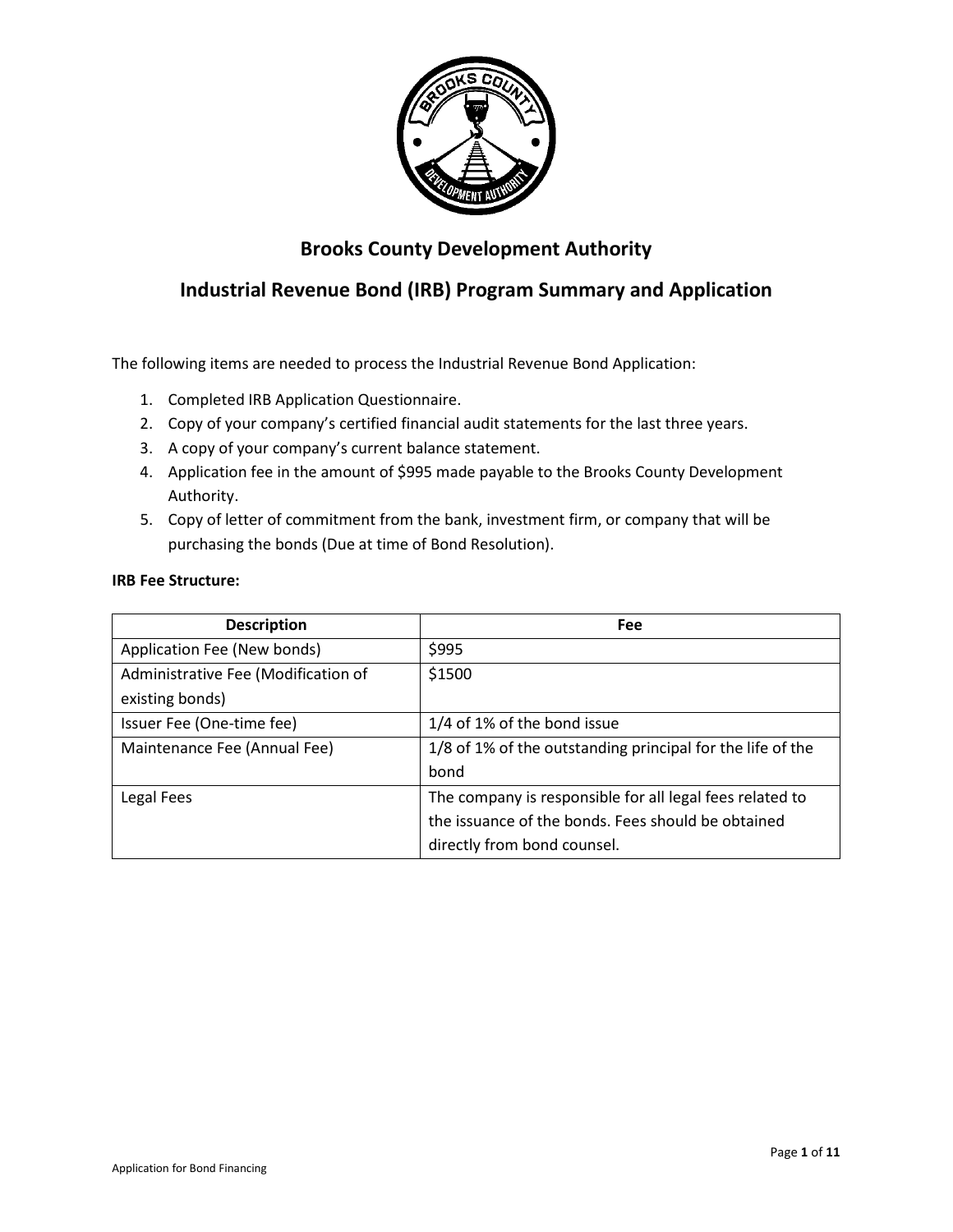### *Industrial Revenue Bond Program Summary*

The Brooks County Development Authority is a Constitutional Authority, proposed by a Resolution found in Ga. L. 1966, p. 870, and ratified in the General Election of 1966, for the purpose of promoting economic development and issuing industrial revenue bonds. (Local and Special Acts and Resolutions of the General Assembly of the State of Georgia 1967; 1967 Vol. 2, p. 2097).

### *Sale of the Industrial Revenue Bonds*

It is the borrower's responsibility to provide for the sale and placement of the revenue bond issue. Neither the Brooks County Development Authority nor Brooks County will be obligated for repayment of the bond indebtedness. If the bonds will be sold by private placement, then a letter of commitment from the purchaser will need to be submitted with the IRB Application Questionnaire. If the bonds are to be sold to the public, then the bonds must be eligible for an investment grade rating, from a nationally recognized agency. If the bonds sold to the public are to be credit enhanced, then a letter of commitment from the credit provider must be provided upon application.

The Brooks County Development Authority reserves the right to review credentials of any investor, credit provider or investment banker chosen to reject the same upon good cause shown. The Brooks County Development Authority reserves the right to review the credentials of any investor, credit provider or investment banker chosen and to reject the same upon good cause shown. The Brooks County Development Authority in reviewing the credentials of any investor, credit provider or investment banker will consider their experience particularly in the State of Georgia and Brooks County, their commitment to Brooks County and the State of Georgia, and appropriate financial criteria.

In reviewing the application of a potential borrower, the Brooks County Development Authority will consider compliance with Georgia and federal law, experience in the business to be financed with the proceeds of the proposed Industrial Revenue Bonds, financial stability of the potential borrower and the potential benefits to Brooks County associated with the proposed financing.

In addition to the Industrial Revenue Bond Application Form, the following information may be requested as needed:

- Financial statements for the last three fiscal years.
- Company's Annual Reports (form 10K's) for the two most recent years.
- Quarterly reports and current reports since most recent. Annual report, if any.
- Letter of Commitment for Bond Guarantor

### *Legal Counsel*

The Brooks County Development Authority reserves the right to select bond counsel to draft and prepare all bond documents in conjunction with the Brooks County Development Authority Counsel of Record. Special requests for company selected bond counsel will be reviewed on a per case basis and is subject to approval by the Board of Directors of the Brooks County Development Authority.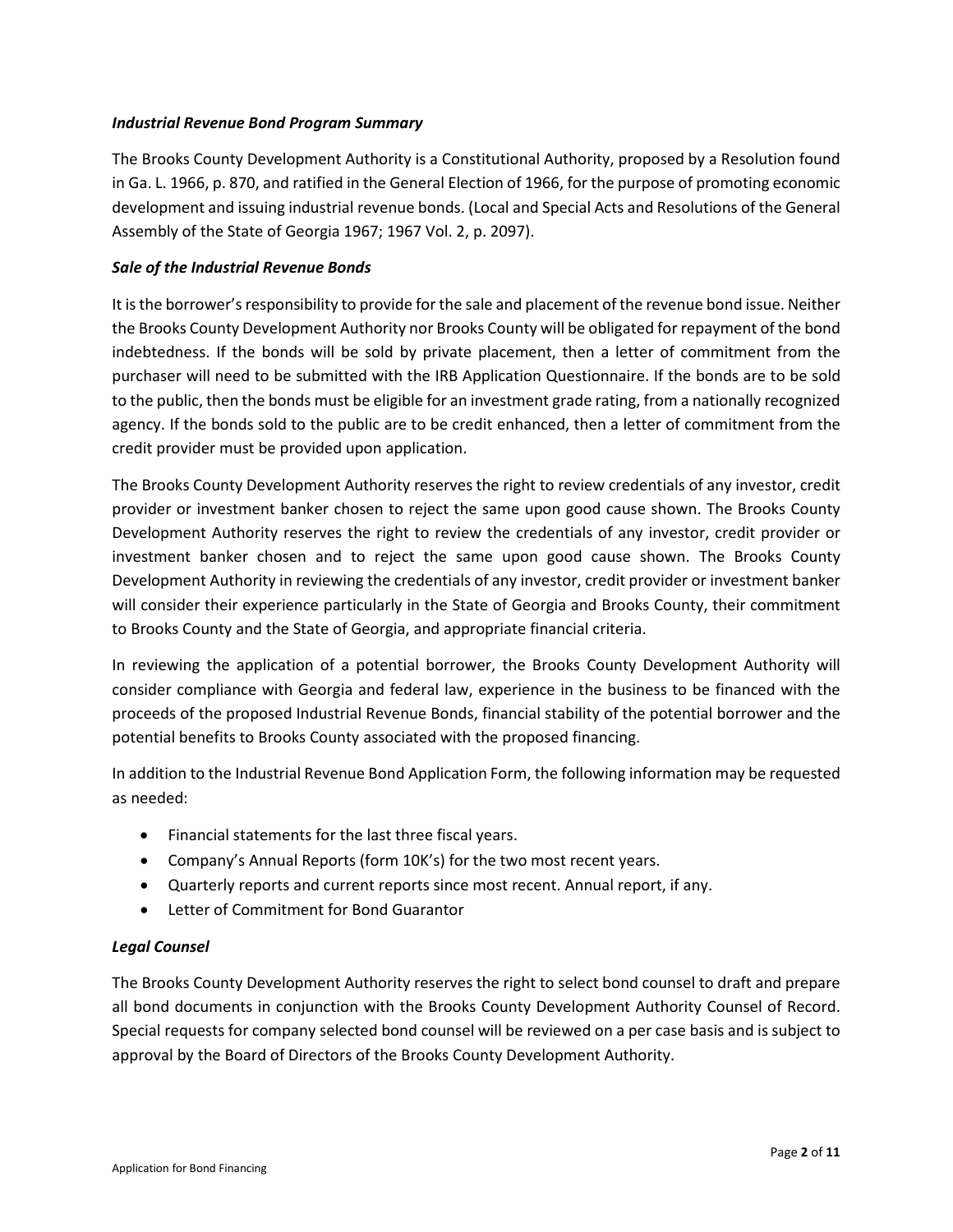

# **Brooks County Development Authority**

## **Industrial Revenue Bond (IRB) Application Questionnaire**

## **Application Information:**

1. Corporation that will enter into the financing agreement with the Brooks County Development Authority. (This entity is referred to as the principal user for the remainder of this questionnaire.) THERE CAN BE NO OTHER TENANT OR USER OF THE FACILITY WITHOUT BOND COUNSEL AND ISSUER APPROVAL.

| Qualified in Georgia?                   | Yes<br>No<br><b>The Contract</b> |  |
|-----------------------------------------|----------------------------------|--|
| <b>Type of Business</b>                 | Corporation<br>Non-Profit        |  |
|                                         | Government<br>Partnership        |  |
|                                         | Sole Proprietor                  |  |
|                                         |                                  |  |
| 2. Guarantor of Bond Repayment (if any) |                                  |  |
|                                         |                                  |  |
|                                         |                                  |  |
|                                         |                                  |  |
|                                         |                                  |  |
|                                         |                                  |  |
|                                         |                                  |  |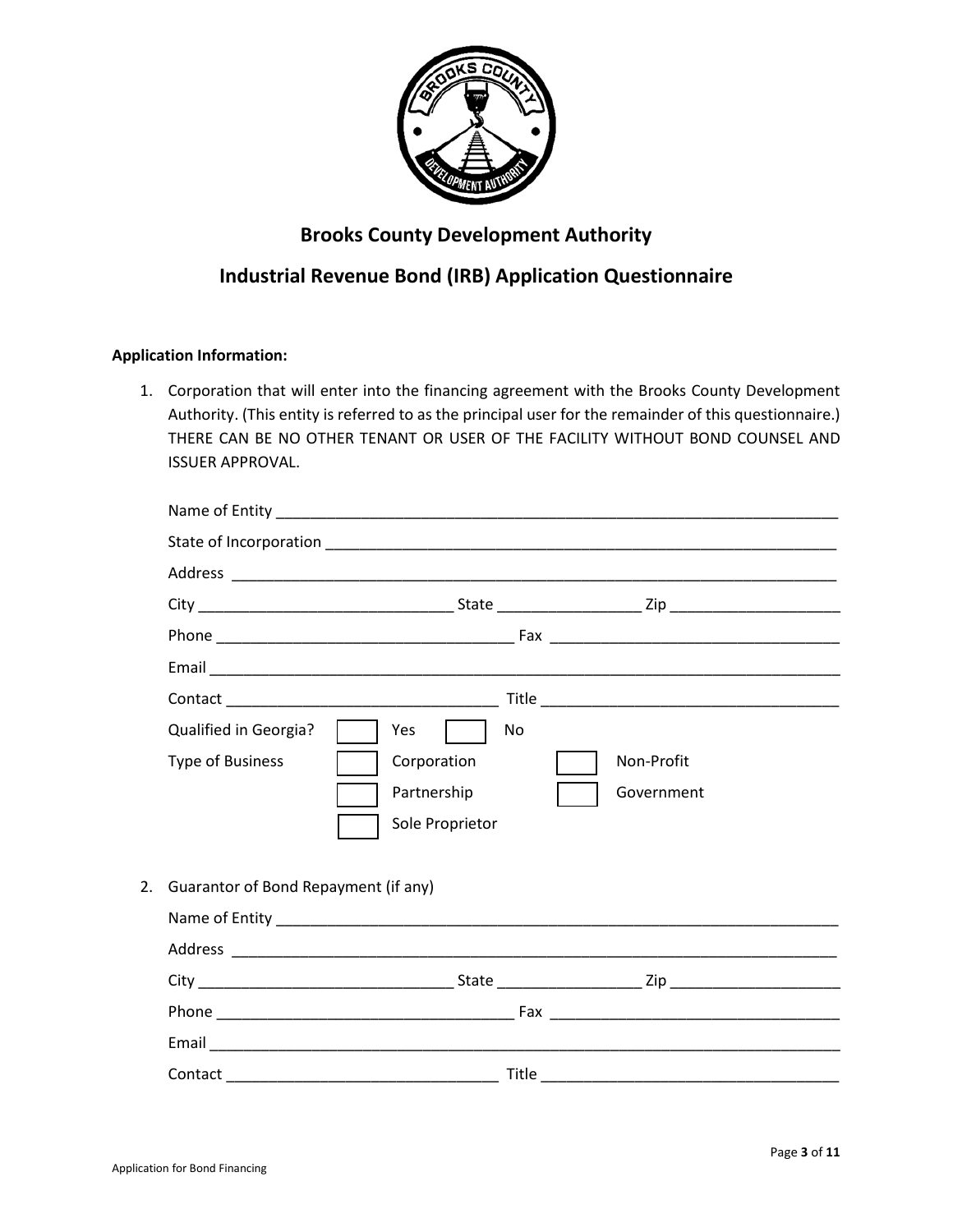|    | 3. Company Counsel                                               |  |  |
|----|------------------------------------------------------------------|--|--|
|    |                                                                  |  |  |
|    |                                                                  |  |  |
|    |                                                                  |  |  |
|    |                                                                  |  |  |
|    |                                                                  |  |  |
|    |                                                                  |  |  |
|    | 4. Underwriter Bank                                              |  |  |
|    |                                                                  |  |  |
|    |                                                                  |  |  |
|    |                                                                  |  |  |
|    |                                                                  |  |  |
|    |                                                                  |  |  |
|    |                                                                  |  |  |
|    |                                                                  |  |  |
| 5. | Business Conducted/ Purpose of Facility:                         |  |  |
|    |                                                                  |  |  |
|    |                                                                  |  |  |
|    |                                                                  |  |  |
| 6. |                                                                  |  |  |
| 7. | Describe Project: (include dates of construction and completion) |  |  |
|    |                                                                  |  |  |
|    |                                                                  |  |  |
|    |                                                                  |  |  |
|    |                                                                  |  |  |
|    |                                                                  |  |  |
| 8. | Total Project Cost:                                              |  |  |
| 9. | Amount of total cost you propose to finance with I.R.B.'s:       |  |  |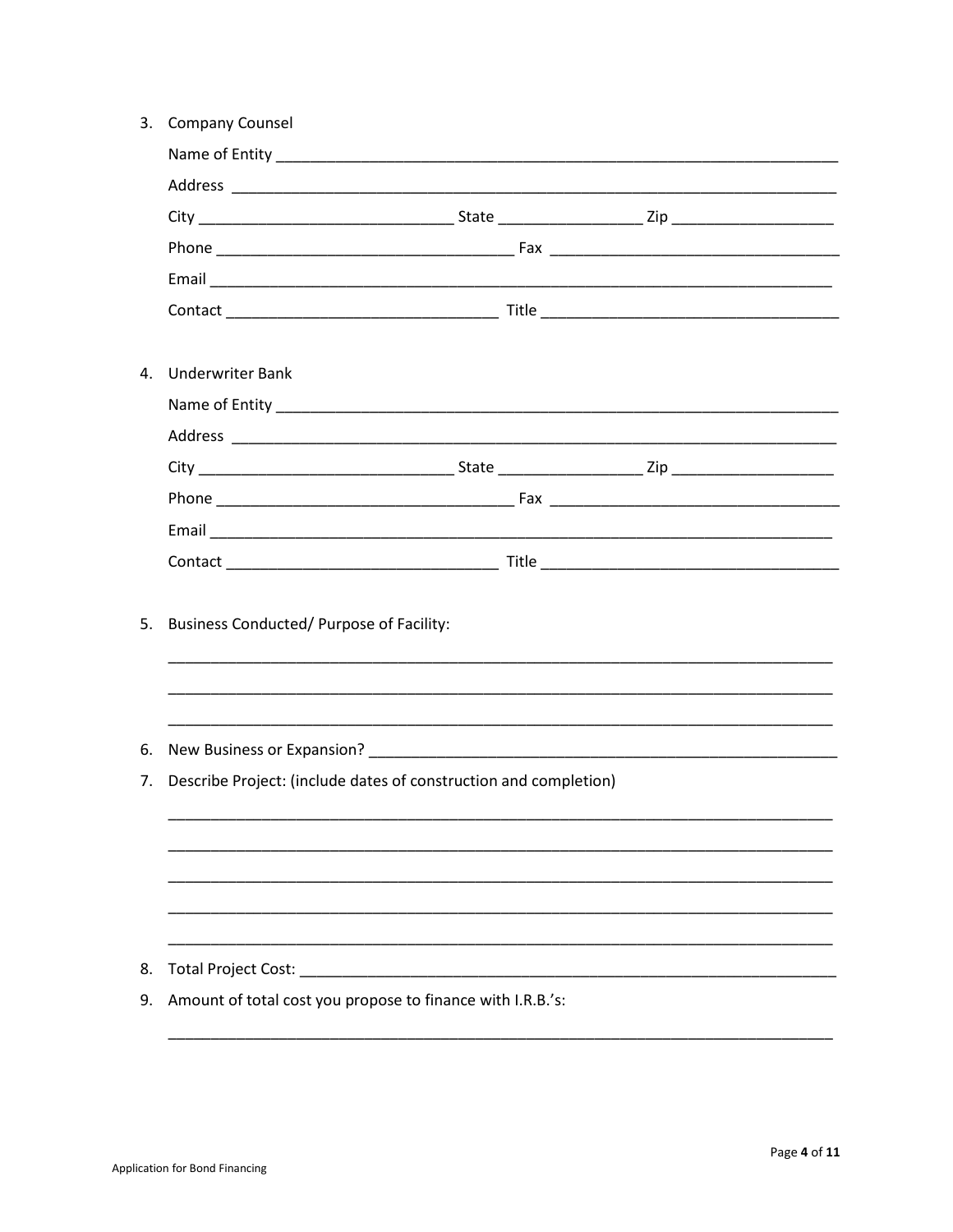| 11. Describe the arrangements you have made or propose to make to market or place your Bonds: |  |  |
|-----------------------------------------------------------------------------------------------|--|--|
|                                                                                               |  |  |
|                                                                                               |  |  |

## **INFORMATION ON PROJECT INVESTMENT**

13. Capital Investment in US (\$) Dollars:

| Year           | Land | <b>Building</b> | <b>Pollution</b><br>Control<br>Equipment | Equipment<br>Group 1 | Equipment<br>Group 2 | Equipment<br>Group 3 | Equipment<br>Group 4 | <b>Total</b> |
|----------------|------|-----------------|------------------------------------------|----------------------|----------------------|----------------------|----------------------|--------------|
| 1              |      |                 |                                          |                      |                      |                      |                      |              |
| $\overline{2}$ |      |                 |                                          |                      |                      |                      |                      |              |
| 3              |      |                 |                                          |                      |                      |                      |                      |              |
| $\overline{4}$ |      |                 |                                          |                      |                      |                      |                      |              |
| 5              |      |                 |                                          |                      |                      |                      |                      |              |
| <b>Total</b>   |      |                 |                                          |                      |                      |                      |                      |              |

*Group 1 – Economic Life of 5-7 years*

*Group 2 – Economic Life of 8-12 years*

*Group 3 – Economic Life of 13 or more years*

*Group 4 – Economic Life of 1-4 years*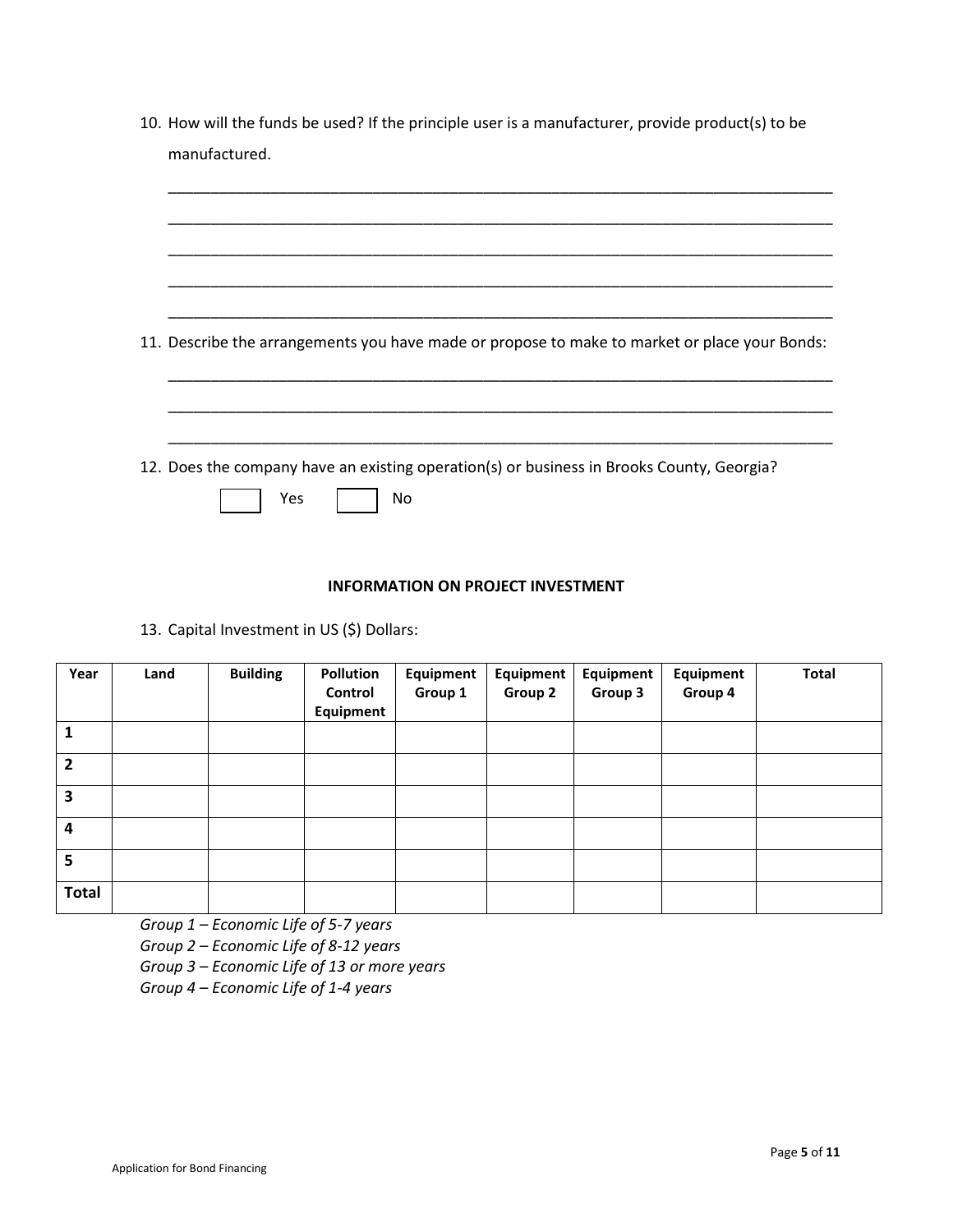### 14. Job Creation

Describe how this project will develop and promote for the public good and general welfare, trade, commerce, industry, and employment opportunities of Brooks County, and how this project will increase or maintain employment in Brooks County, specifically describing the expected economic impact of the project (such as new annual sales, etc.).

\_\_\_\_\_\_\_\_\_\_\_\_\_\_\_\_\_\_\_\_\_\_\_\_\_\_\_\_\_\_\_\_\_\_\_\_\_\_\_\_\_\_\_\_\_\_\_\_\_\_\_\_\_\_\_\_\_\_\_\_\_\_\_\_\_\_\_\_\_\_\_\_\_\_\_\_\_\_

\_\_\_\_\_\_\_\_\_\_\_\_\_\_\_\_\_\_\_\_\_\_\_\_\_\_\_\_\_\_\_\_\_\_\_\_\_\_\_\_\_\_\_\_\_\_\_\_\_\_\_\_\_\_\_\_\_\_\_\_\_\_\_\_\_\_\_\_\_\_\_\_\_\_\_\_\_\_

\_\_\_\_\_\_\_\_\_\_\_\_\_\_\_\_\_\_\_\_\_\_\_\_\_\_\_\_\_\_\_\_\_\_\_\_\_\_\_\_\_\_\_\_\_\_\_\_\_\_\_\_\_\_\_\_\_\_\_\_\_\_\_\_\_\_\_\_\_\_\_\_\_\_\_\_\_\_

\_\_\_\_\_\_\_\_\_\_\_\_\_\_\_\_\_\_\_\_\_\_\_\_\_\_\_\_\_\_\_\_\_\_\_\_\_\_\_\_\_\_\_\_\_\_\_\_\_\_\_\_\_\_\_\_\_\_\_\_\_\_\_\_\_\_\_\_\_\_\_\_\_\_\_\_\_\_

\_\_\_\_\_\_\_\_\_\_\_\_\_\_\_\_\_\_\_\_\_\_\_\_\_\_\_\_\_\_\_\_\_\_\_\_\_\_\_\_\_\_\_\_\_\_\_\_\_\_\_\_\_\_\_\_\_\_\_\_\_\_\_\_\_\_\_\_\_\_\_\_\_\_\_\_\_\_

Estimated number of new jobs after project completion:

| <b>Year One</b> | <b>Year Two</b> | <b>Year Three</b> |                    |
|-----------------|-----------------|-------------------|--------------------|
|                 |                 |                   | New Full-Time Jobs |
|                 |                 |                   | New Part-Time Jobs |
|                 |                 |                   | New Seasonal Jobs  |
|                 |                 |                   | <b>Total Jobs</b>  |

Estimated payroll of the project new jobs:  $\zeta$ 

Estimated number of retrained jobs after project completion:

| <b>Year One</b> | <b>Year Two</b> | <b>Year Three</b> |                    |
|-----------------|-----------------|-------------------|--------------------|
|                 |                 |                   | New Full-Time Jobs |
|                 |                 |                   | New Part-Time Jobs |
|                 |                 |                   | New Seasonal Jobs  |
|                 |                 |                   | <b>Total Jobs</b>  |

## **PROJECT DETAILS**

### 15. Project Location

| Address  |       |     |
|----------|-------|-----|
| City     | State | Zio |
| Parcel # |       |     |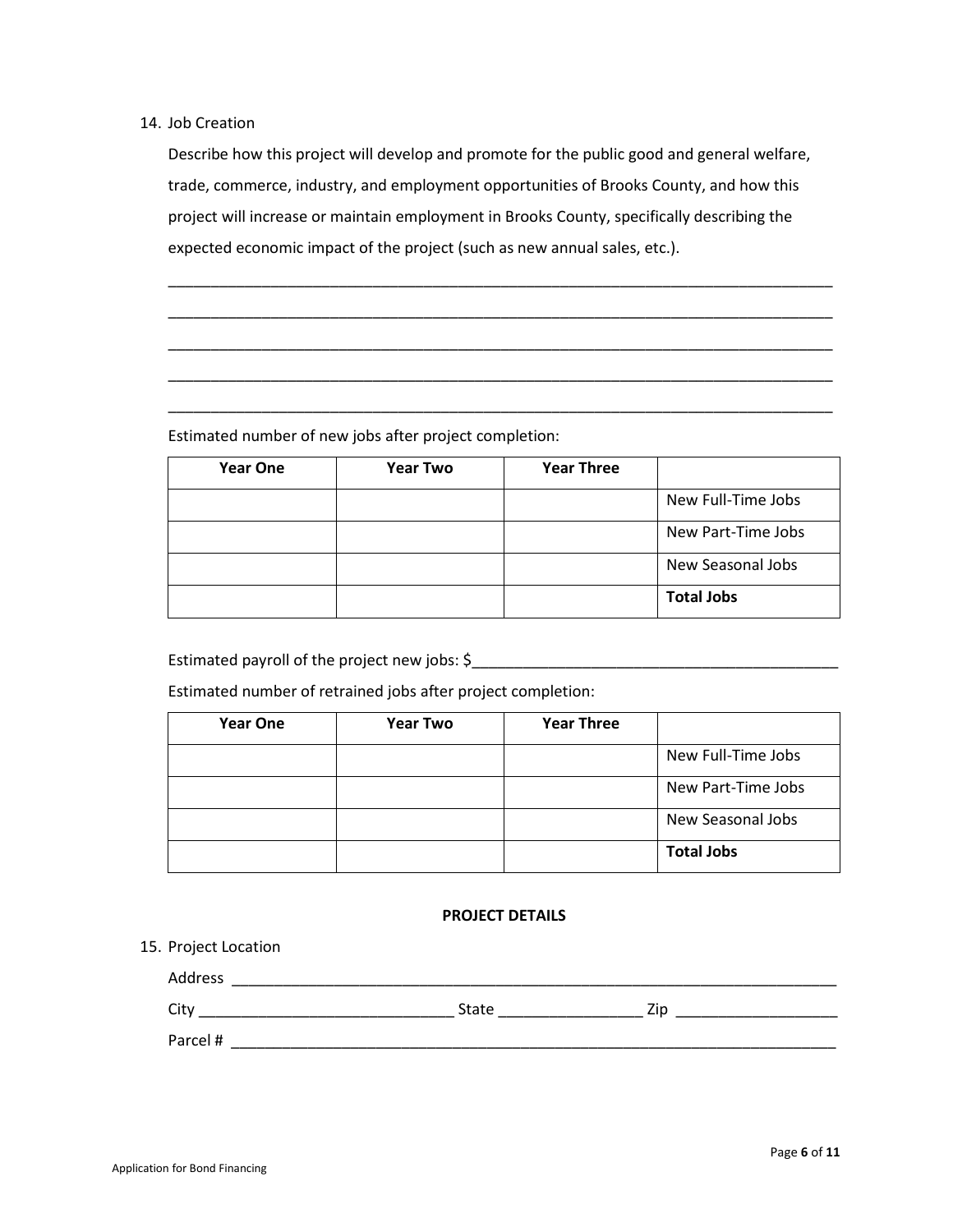| 16. Describe any transportation or utility upgrades that are necessary for this project.                                                                                                                                                                               |
|------------------------------------------------------------------------------------------------------------------------------------------------------------------------------------------------------------------------------------------------------------------------|
| 17. Describe, if any, environmental areas that will be affected and the extent of that impact from<br>the project.                                                                                                                                                     |
| 18. Do you propose to secure repayment of the bonds by the transfer of title to the Authority of real<br>and/or personal property? (Yes or no) ___________ If yes, describe the property to be transferred.                                                            |
| 19. Has work on this project begun? (Yes or no) __________ If yes, please describe.                                                                                                                                                                                    |
| 20. Anticipated Project Start Date:<br><u> 1989 - Johann John Stone, mars et al. 1989 - John Stone, mars et al. 1989 - John Stone, mars et al. 1989 - J</u><br>22. If this is an application for Modification of Bond Issue, please describe the modification or other |
| action you are asking the Authority to take, including reason(s) for the request.                                                                                                                                                                                      |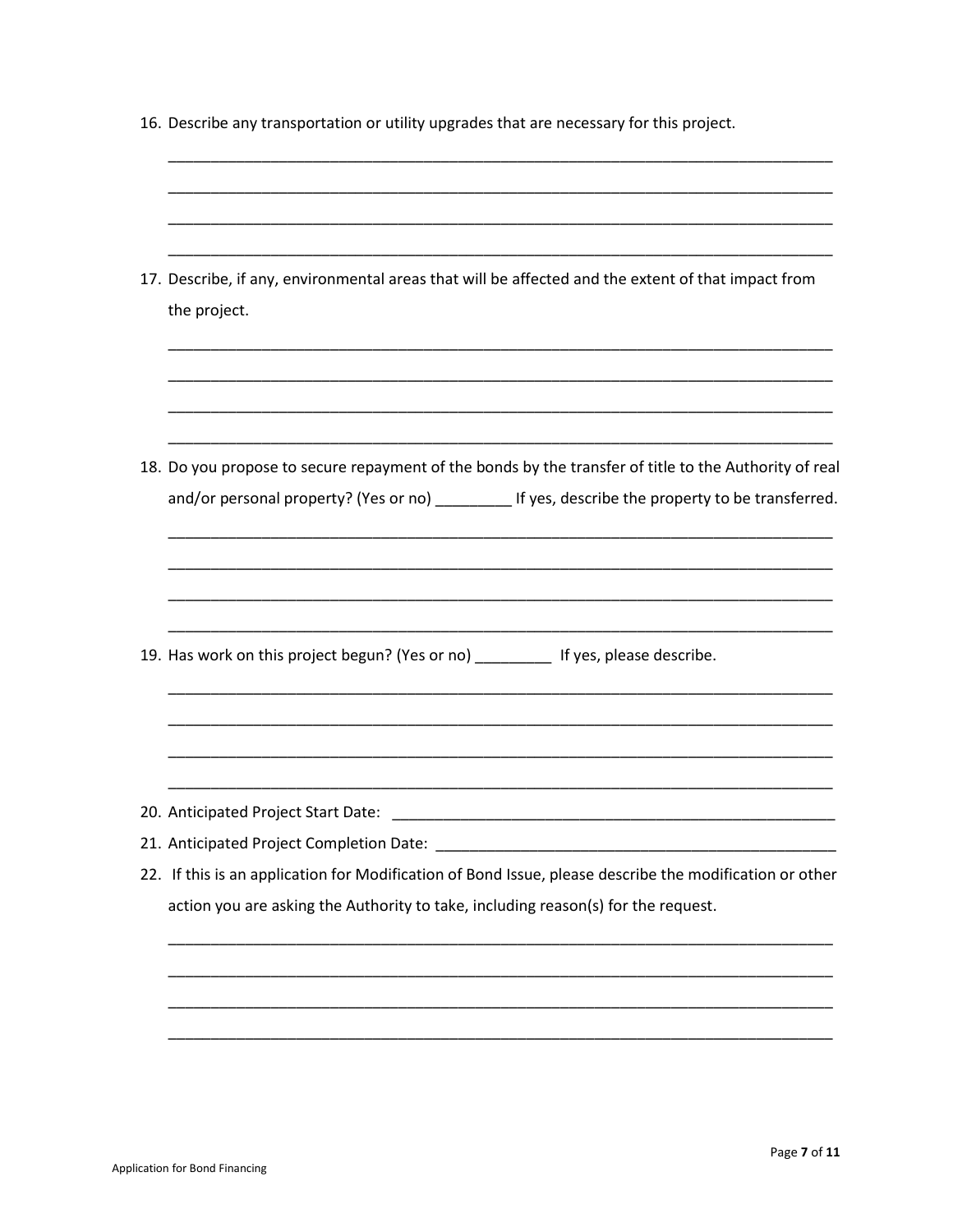## **BCDA Application for Bond Financing**

Applicant:

- 23. Do you understand and agree: *(please answer yes or no)*
	- a. That the Brooks County Development Authority does not grant tax exemptions, reductions, or abatements on real or personal property if the Development Authority bonds are issued pursuant to this request?
	- b. That the Brooks County Development Authority, the Board of Directors of the Authority, its officers, agents and employees are under no circumstances to be exposed to personal liability, that the Applicant must agree to hold it and them harmless from personal liability, and that this recital must appear in the Inducement Letter?
	- c. That if you have separate Bond Counsel representing the Applicant, you must select Bond Counsel acceptable to the Authority and that such counsel must have experience in the field of public finance and that the particular lawyers with the firm that are responsible for the engagement must be members of the National Association of Bond Lawyers?
	- d. That in the event you apply for and receive an Inducement Letter, you will be responsible for the payment of all expenses of the Authority and the expenses and fees of the Authority Counsel (minimum \$35,000.00) and Financial Advisor? \_\_\_\_\_\_\_\_\_\_\_\_\_\_
	- e. If this application is for issuance of new bonds, should the issue not close, you will nevertheless be responsible for the payment of all expenses of the Authority and the expenses and reasonable fees on an hourly basis of the Authority Counsel and Financial Advisor? \_\_\_\_\_\_\_\_\_\_\_\_\_\_

If this is an application for modification of an existing bond issue, you are responsible for payment of all expenses of the Authority and the expenses and reasonable fees on an hourly basis of the Authority Counsel and Financial Advisor?

- f. That if the Authority must be paid at closing an issuance fee of one-fourth of one percent of the principal amount of the bond (or maximum aggregate principal amount, if there will be multiple draws or requisitions. An annual maintenance fee of one-eighth of 1% of the outstanding principal shall be due annually on January 1 of the year immediately following issuance (whether that proration results in payment of more or less than 12 months at closing). The Bond applicant shall instruct Bond Counsel to provide in the Bond closing documents, an amortization schedule and appropriate agreements to insure payment of annual fees when due. \_\_\_\_\_\_\_
	- (1) That in the event the Authority is called upon to modify or amend its Resolution authorizing the issuance of the bonds so as to authorize the issuance of additional bonds,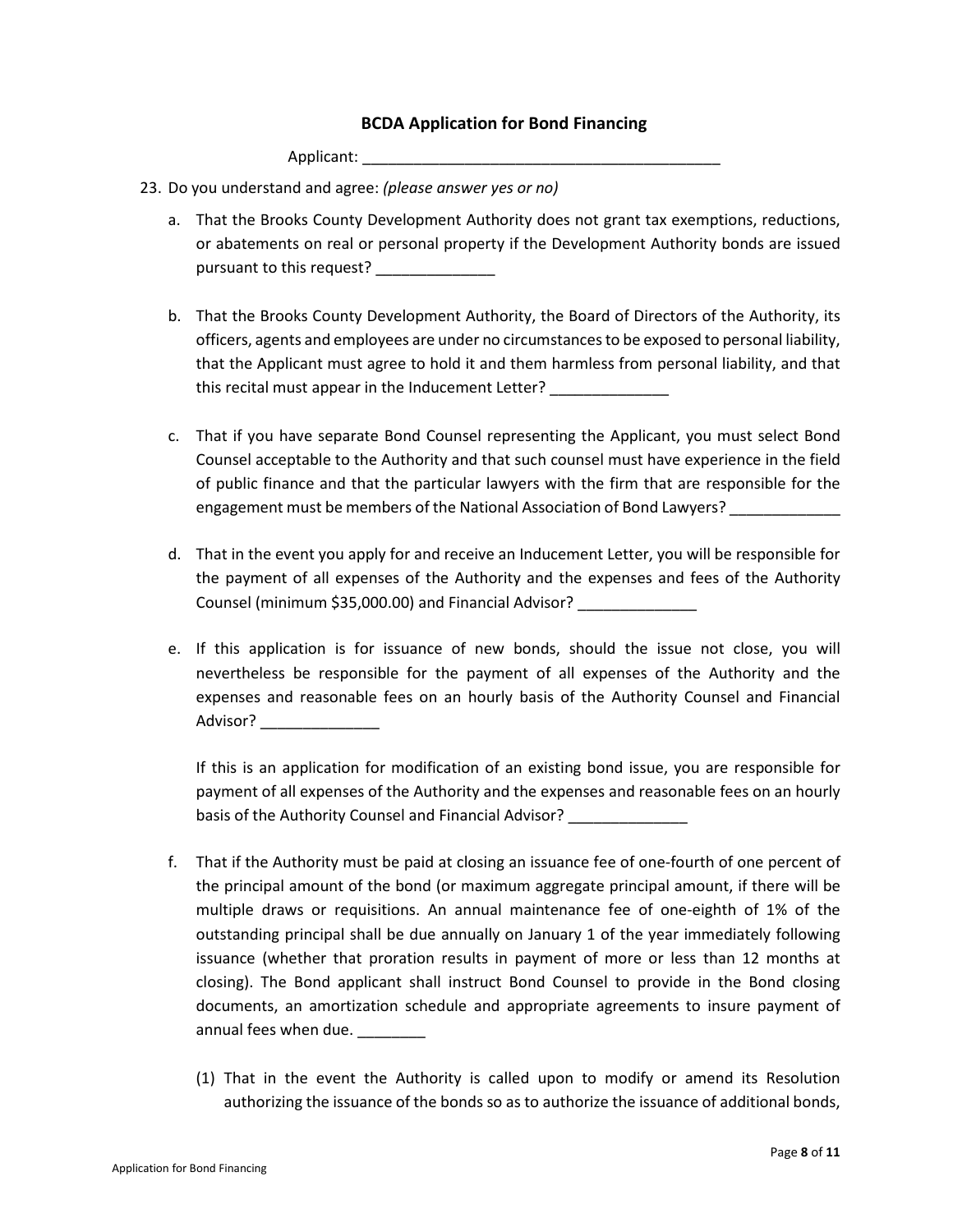the Authority must be paid its standard issuance and annual fees as set out above for the total amount of the bonds issued?

(2) That in the event the Authority is called upon to modify or amend the Resolution authorizing the bonds so as to change the terms, maturity, interest rate or other portions of the Resolution, that the Authority must be paid an Administrative Fee of \$1500?

\_\_\_\_\_\_\_\_\_\_\_\_\_\_

\_\_\_\_\_\_\_\_\_\_\_\_\_\_

- (3) That in the event the Authority is called upon for other actions, see Supplemental Request for Authority Action" for fee structure?
- g. That the regular monthly meeting of the Authority is on the second Monday of each month at 6:00 p.m., that the Authority may hold special meetings if absolutely necessary, but that no material or document will be considered at any meeting which has not been delivered to the Authority at least ten (10) business days prior to the meeting at which it is to be considered?
- h. That the Authority will expect knowledgeable officials and/or representatives of the Applicant to appear at the Authority meeting at which this application, and any action related thereto, is to be considered and to explain personally the project and answer questions about the Applicant?
- i. That, if applicable, the Applicant is responsible for obtaining all zoning and other necessary land-use permits?
- j. That, if applicable, the Applicant must furnish site plans and architectural drawings showing building design, elevations, and construction material acceptable to the Authority?
- k. That, if applicable, the Applicant must furnish a landscape plan by a competent landscape architect showing location, type and size of plants and location of buildings, driveways, and parking lots?
- l. That the Applicant agrees to take such action on behalf of the Authority as necessary to comply with SEC Rule 15© 2-12 ("the Rule") to the extent that the Rule requires the Issuer to perform such act and to hold the Authority harmless of any claim arising out of the Applicant's failure to so perform?
- m. That any tax benefit must be approved by the Board of Tax Assessors ad must include a prorata claw-back provision for each year the Project fails to achieve a minimum of 95% of the expected employment level (described in item 14 above)?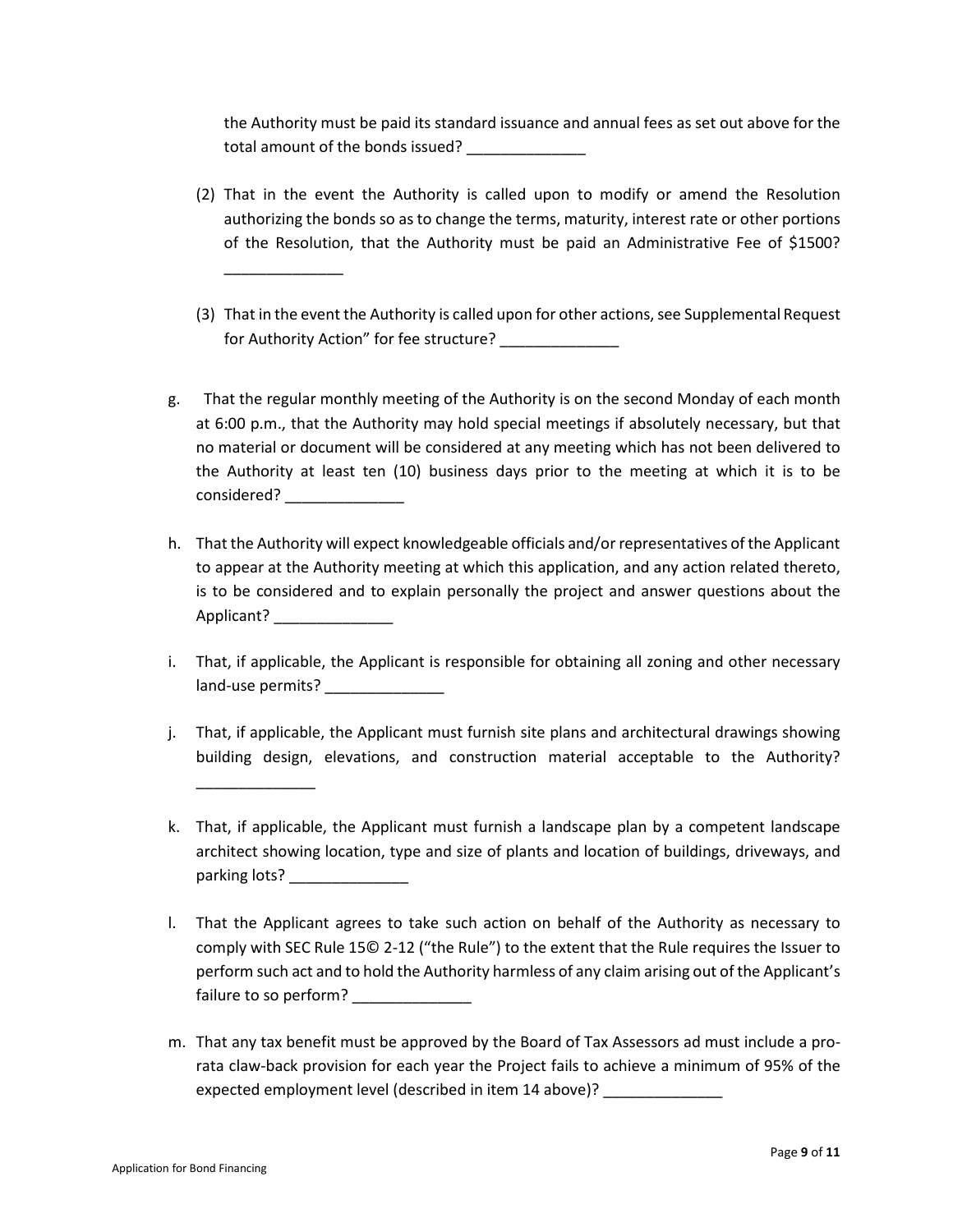- 24. Please attach the following: *(if not attached or if not applicable, please explain in the space provided below)*
	- a. Applicant's audited financial statements for the last three (3) fiscal years and an interim statement if the last fiscal year ended more than six (6) months ago.
	- b. A breakdown of project costs showing total cost, the portion of the total cost to be financed with I.R.B. and an allocation of costs to land, building, equipment, etc.
	- c. A legal description and a plat of any real property to be conveyed to the Authority or on which the Authority will have a lien.
	- d. A copy of the Resolution and Inducement Letter you will ask the Authority to approve.
	- e. A copy of all documents you are asking the Authority to approve and execute.
- 25. Please list the names, titles, addresses, and telephone numbers of officers, officials and/or employees of the Applicant, as well as Applicant's counsel, with whom the Authority and its counsel will be dealing in the process of issuing or modifying the bonds.

\_\_\_\_\_\_\_\_\_\_\_\_\_\_\_\_\_\_\_\_\_\_\_\_\_\_\_\_\_\_\_\_\_\_\_\_\_\_\_\_\_\_\_\_\_\_\_\_\_\_\_\_\_\_\_\_\_\_\_\_\_\_\_\_\_\_\_\_\_\_\_\_\_\_\_\_\_\_

\_\_\_\_\_\_\_\_\_\_\_\_\_\_\_\_\_\_\_\_\_\_\_\_\_\_\_\_\_\_\_\_\_\_\_\_\_\_\_\_\_\_\_\_\_\_\_\_\_\_\_\_\_\_\_\_\_\_\_\_\_\_\_\_\_\_\_\_\_\_\_\_\_\_\_\_\_\_

\_\_\_\_\_\_\_\_\_\_\_\_\_\_\_\_\_\_\_\_\_\_\_\_\_\_\_\_\_\_\_\_\_\_\_\_\_\_\_\_\_\_\_\_\_\_\_\_\_\_\_\_\_\_\_\_\_\_\_\_\_\_\_\_\_\_\_\_\_\_\_\_\_\_\_\_\_\_

\_\_\_\_\_\_\_\_\_\_\_\_\_\_\_\_\_\_\_\_\_\_\_\_\_\_\_\_\_\_\_\_\_\_\_\_\_\_\_\_\_\_\_\_\_\_\_\_\_\_\_\_\_\_\_\_\_\_\_\_\_\_\_\_\_\_\_\_\_\_\_\_\_\_\_\_\_\_

26. If this application is for issuance of new bonds, please attached a check or draft in the amount of \$995 non-refundable application filing fee, payable to Brooks County Development Authority. If this application is for modification of an existing bond issue, please attach a check or draft in the amount of \$1500 non-refundable administrative filing fee, payable to Brooks County Development Authority. No application will be considered unless the appropriate filing fee accompanies the application.